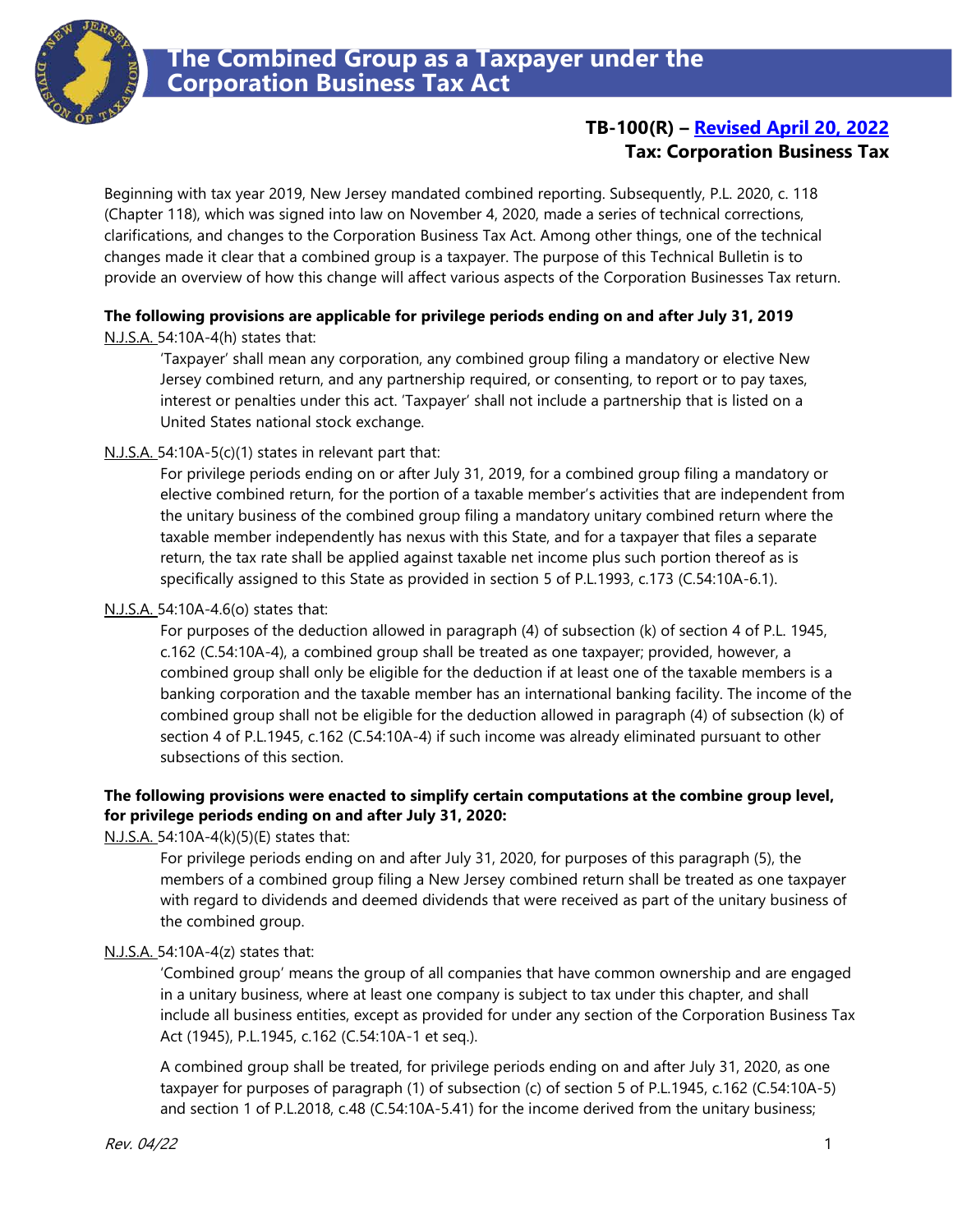provided however, with regard to the surtax imposed pursuant to section 1 of P.L.2018, c.48 (C.54:10A-5.41) and for that purpose only, the portion of income that is attributable to a member which is a public utility exempt from the surtax shall not be included when computing the surtax due.

Note: Section 15 of Chapter 118, treats a combined group as one taxpayer for the purposes of the Tiered Subsidiary Dividend Pyramid Tax Credit (see Form 332, Tiered Subsidiary Dividend Pyramid Tax Credit, which is available on the Division's [website\)](mailto:https://www.state.nj.us/treasury/taxation/prntcbt.shtml).

## **Taxable Members with Operations that are Independent of the Combined Group**

The combined group and the group members are both considered taxpayers. The various tax base components are added together to arrive at the total tax base pursuant to N.J.S.A. 54:10A-5(c)(1). For privilege periods ending on and after July 31, 2020, rather than compute the tax on an entity-by-entity basis, the tax liability for the purposes of N.J.S.A. 54:10A-5(c)(1) is computed on the group level. For purposes of the surtax, the combined group is taxed as one taxpayer. However, a taxable member is also taxed on the portion of the tax attributable to the activities that are independent from the unitary business of the combined group. Pursuant to N.J.S.A. 54:10A-4.10 and N.J.S.A. 54:10A-4.8, taxable members are jointly and severally liable for the tax due from any taxable member. The decision as to whether the taxable member reimburses the combined group for the portion of the tax attributable to the portion of a taxable member's activities that are independent from the unitary business of the combined group is a matter to be worked out by the members of the combinedgroup.

# **Combined Groups and P.L. 86-272**

Although a combined group is a taxpayer and taxed as one taxpayer pursuant to N.J.S.A. 54:10A-4(h) and N.J.S.A. 54:10A-4(z); for the purposes of N.J.S.A. 54:10A-4.7(a), P.L. 86-272 protection for a member will be determined on an entity-by-entity basis. See the Notice on the [Revision to Division Policy on Combined Groups and P.L. 86-272](https://www.state.nj.us/treasury/taxation/cbt/combinedgroupsrevision.shtml) for information concerning the 2019, 2020, and 2021 returns.

## **Members Sharing Tax Credits with Other Members of the Combined Group**

Tax credits belong to the taxable member that earned them unless a specific statute authorizing the tax credit states that it is earned or awarded at the group level. However, for privilege periods ending on and after July 31, 2020, tax credits can be applied against the group tax liability instead of being applied on an entity-by-entity basis unless a specific credit statute restricts sharing (for example, N.J.S.A. 54:10A-5.43).

Refundable credits are refundable to the member that earned the credit, and a member can share the refundable credit with other members if the member so chooses. The decision to share a refundable credit is a matter to be worked out by the members of the combined group.

## **Dividend Exclusions of a Combined Group**

For the purposes of N.J.S.A. 54:10A-4(k)(5) and by operation of N.J.S.A. 54:10A-4(h,) for privilege periods ending on and after July 31, 2019, a combined group is eligible for a dividend exclusion. For privilege periods ending on and after July 31, 2020, N.J.S.A. 54:10A-4(k)(5)(E) provides a further simplified group level computation of the dividend exclusion.

# **International Banking Facility (I.B.F.) Deduction and a Combined Group**

If a combined group includes a taxable member that is a banking corporation with an international banking facility as defined by  $N.J.S.A. 54:10A-4(n)$ , the combined group is eligible to deduct such income amounts that were not eliminated (so that the entire combined group is treated as one banking corporation). The income must have otherwise been eligible for the I.B.F. deduction under N.J.S.A. 54:10A- 4(k)(4).

## **Computing the Minimum Tax of a Combined Group**

The statutory minimum tax is \$2,000 for each taxable member of the combined group for the group privilege period pursuant to N.J.S.A. 54:10A-5(e). For privilege periods ending on and after July 31, 2020, when computing the tax due for a combined group, the statutory minimum tax of the taxable members is added together.